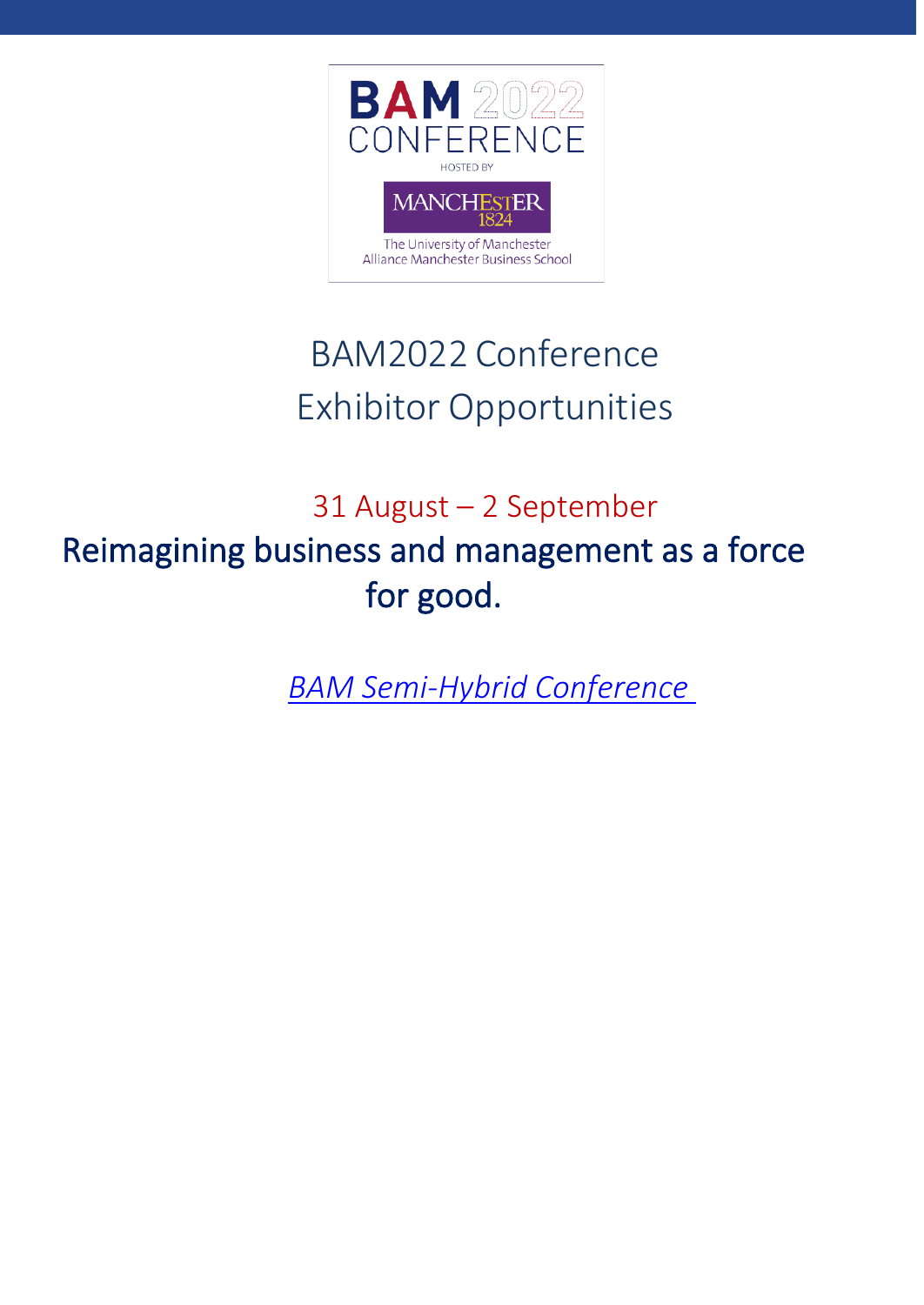#### Theme

Achieving the UN Sustainable Development Goals confronts us with the need to re-imagine the purpose of business.

We are increasingly aware that reaching Net Zero will require fundamental transitions both in the way we live and our economy. There is a world of difference between the structure of our current economy and the one required to limit global warming to 2oC. Closer to home there is a world of difference in prosperity between regions of the UK. Inequalities related to social groups across the regions may already have changed the face of UK politics, and as the flesh is put on the bones of the government's Levelling Up agenda, difficult questions are being asked about the role of businesses in reinforcing inequalities not just about what they can do to reduce them?

These profound shifts challenge the way we think about and practise business and management, raising fundamental questions about whether sustainable and inclusive productivity growth is possible and - if it is - the new roles business, the public sector and third sector will have to play in attaining it. However, as if these challenges weren't big enough, there is a world of difference between the pre and post COVID business landscape within which they will need to be addressed. Changes to work patterns and supply chains, combined with labour and skills shortages are converging on firms, managers and employees in ways that could change the world of business for ever. Does the post-pandemic world provide us with new opportunities to plan for new organisational futures? Will we be able to reimagine a new workplace that enhances the health and wellbeing of our workforces, creating 'good work' for all? Or will standard economic and business thinking stifle our ability to reimagine and innovate?

In this new era where the wider societal impact of our research, teaching, and scholarship has never been more important, the current business and management research ecosystem seems to be getting in the way of producing knowledge that is ultimately helpful in addressing the challenges facing business and society. There remains a world of difference between the kind of partnerships and co-produced research that is required to address these challenges and what we currently do. If business and management scholars are to have a role to play in creating 'the best of all possible worlds', do we also need to change the way we understand, measure and reward good research and good teaching? How will we produce the business and public leaders, managers, engaged scholars and agents for change that we need?

We invite you to join us as at BAM 2022, our 36th Annual Conference, where business and management scholars, policy setters and business leaders will grapple with these issues. Join us and help us make a world of difference to management practice and theory and ensure that business and business schools can become the force for good that the world needs them to be.

#### Projected number of attendees

Based on attendance levels from previous Conferences, we anticipate between 800 – 1000+ participating to attend our hybrid Conference comprising of academics, Deans of Business Schools, practitioners, and doctoral students from the UK and overseas. Last year's virtual conference attracted participants from 50 countries.



*This image shows the number of countries which attended the previous BAM Conference*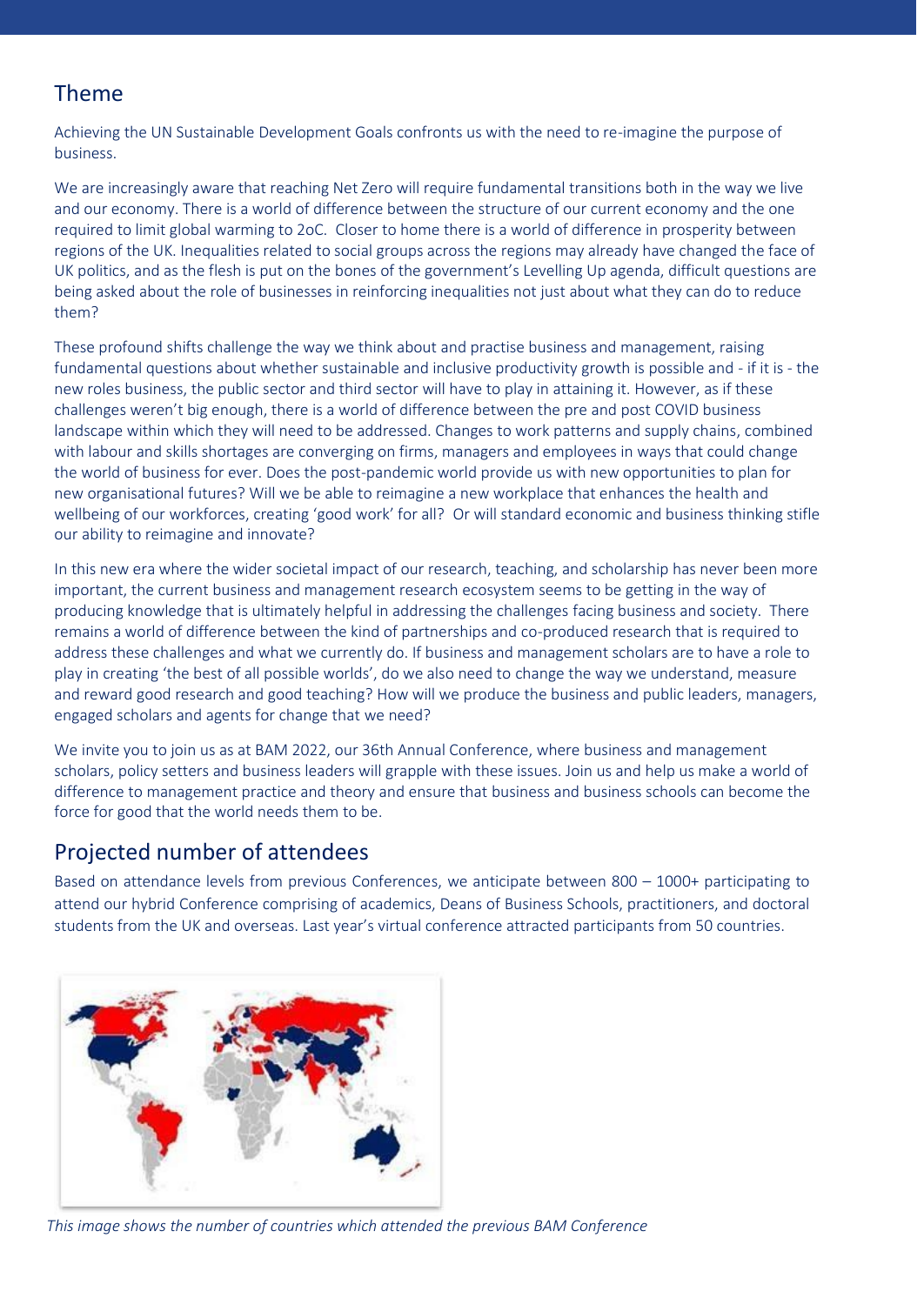## BAM Conference Exhibitor Packages

The professional development and social functions for the delegates are an important part of the BAM Annual Conference. You can increase your organisation's brand awareness by supporting these activities. This year we are offering three tiers of packages to meet the varying needs of our exhibitors. If you are interested in any of the exhibition packages, would like more information or have further suggestions for customised sponsorship opportunities, then please contact Justina Senkus [jsenkus@bam.ac.uk](mailto:jsenkus@bam.ac.uk) and Lewis Johnson at [ljohnson@bam.ac.uk.](mailto:ljohnson@bam.ac.uk.)

#### Standard Package - (Exhibitor area and virtual hall)

Sponsorship Price: £1,500 plus VAT

This package includes:

- $\checkmark$  Your company logo and description in the Exhibition Zone (virtual stand)
- $\checkmark$  Place at the Exhibition Hall (physical venue)
- ✓ Your own exhibition page displaying your company information, downloadable brochures, links to your website and any promotional videos you wish to be available for the duration of the event
- $\checkmark$  Live 1-2-1 meetings with attendees in person and online
- ✓ Complimentary pass for the conference
- ✓ Your company logo and description on BAM's website.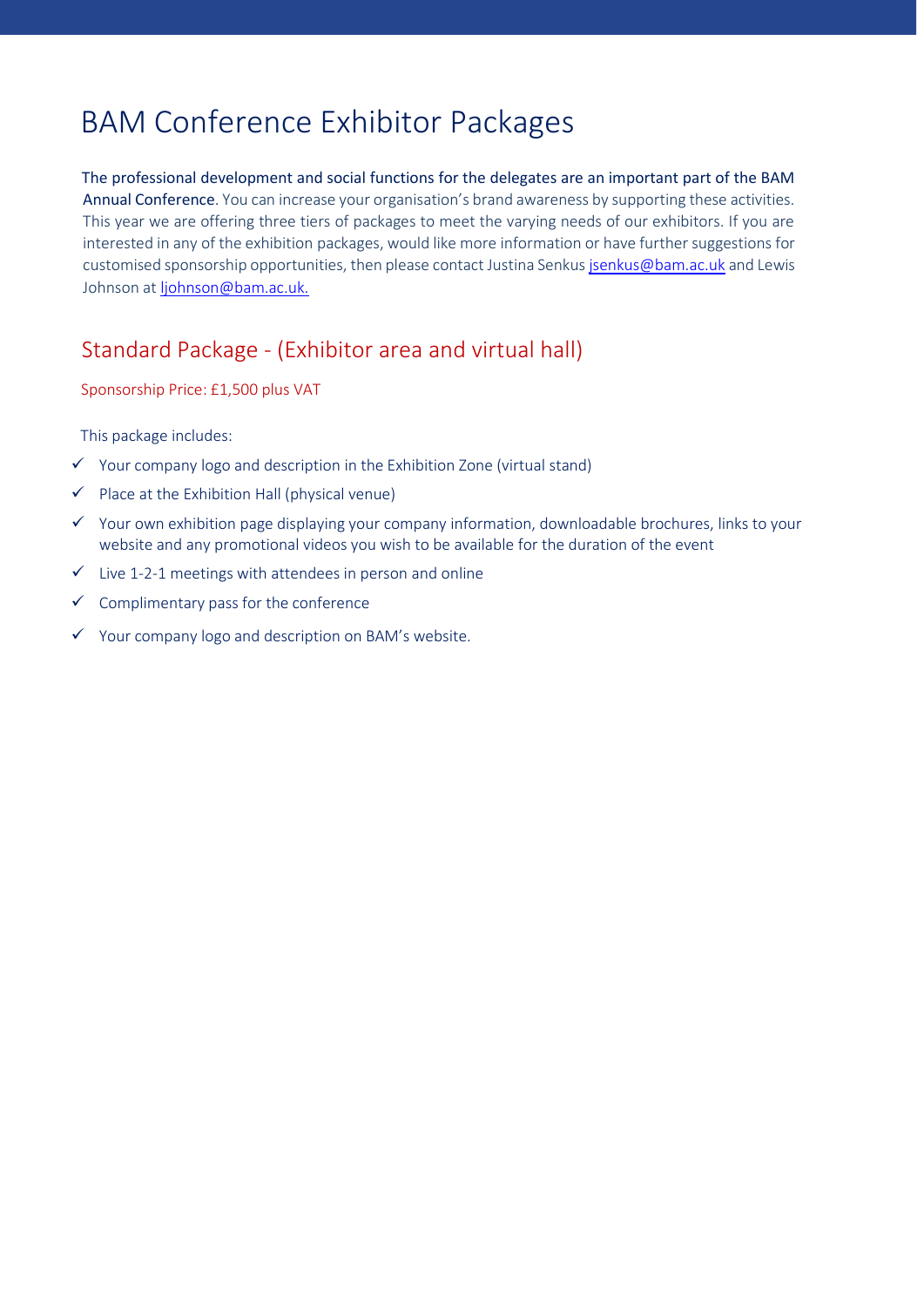### Enhanced Package: Exhibition Space in Exhibition area and virtual hall plus Banner Advert

#### Sponsorship Price: £2,000 plus VAT

This package includes:

- ✓ Banner advert: your company logo on the home page of event platform and Conference programme
- ✓ Logo and description in the Exhibition Zone (virtual stand)
- ✓ Place at the Exhibition Hall (physical venue)
- ✓ Your own exhibition page displaying your company information, downloadable brochures, links to your website and any promotional videos you wish to be available for the duration of the event
- ✓ Live 1-2-1 meetings with attendees in person and online
- ✓ Complimentary pass for the conference
- ✓ Your company logo and description on BAM's website.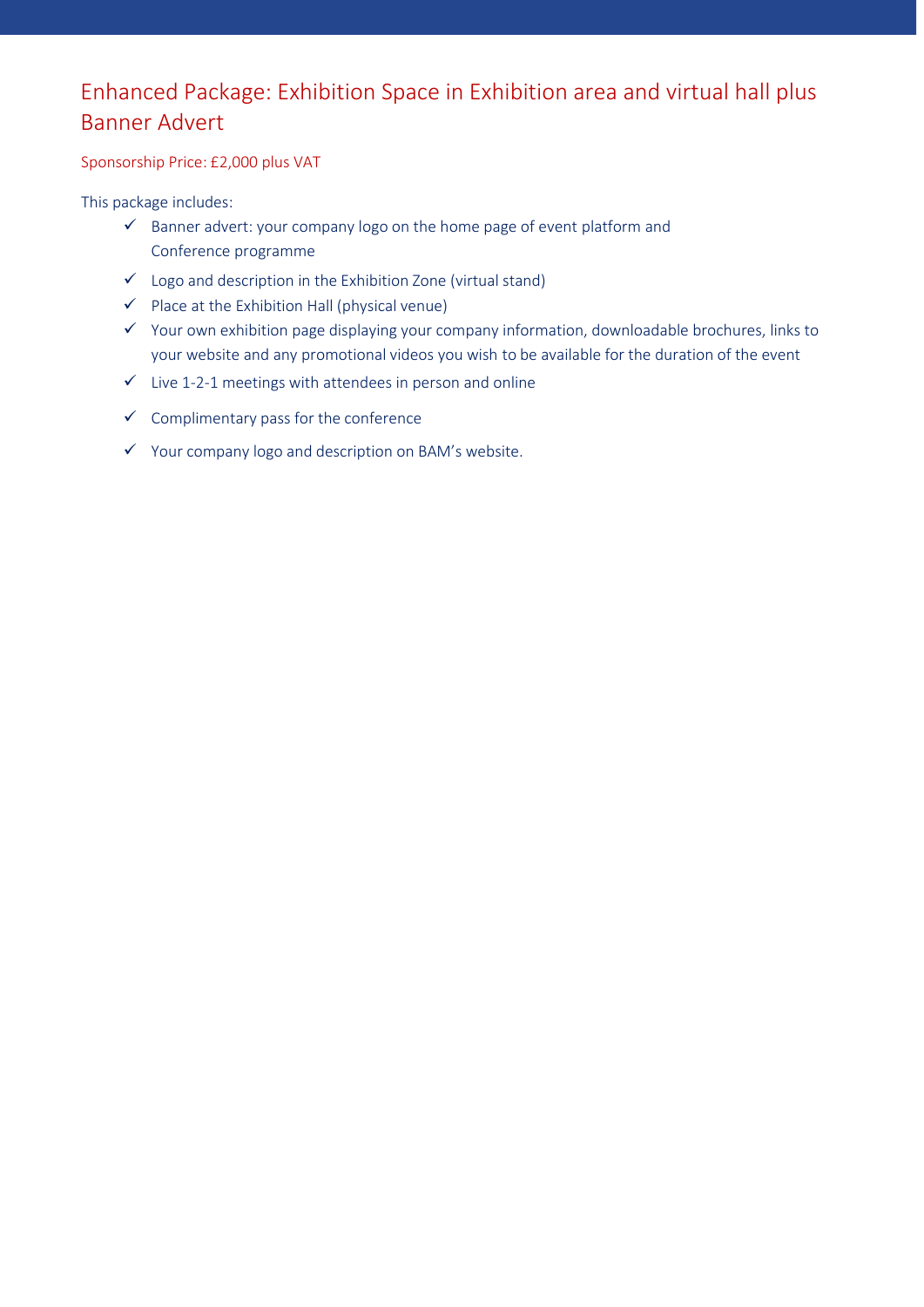

### Premium Package: Exhibition space, banner advert plus video in main programme timeline

Sponsorship Price: £2,500 plus VAT

This package includes:

- ✓ Banner advert: your company logo on the home page of event platform and conference programme
- $\checkmark$  Company promotional video available for viewing on the main timeline of the programme between sessions: Max length of time for promotional video would be 2 minutes.
- $\checkmark$  Your company logo and description in the Exhibition Zone (virtual stand)
- $\checkmark$  Place at the Exhibition Hall (physical venue)
- ✓ Your own exhibition page displaying your company information, downloadable brochures, links to your website and any promotional videos you wish to be available for the duration of the event Live 1-2-1 meetings with attendees in person and online
- $\checkmark$  Complimentary pass for the conference
- ✓ Your company logo and description on BAM's website